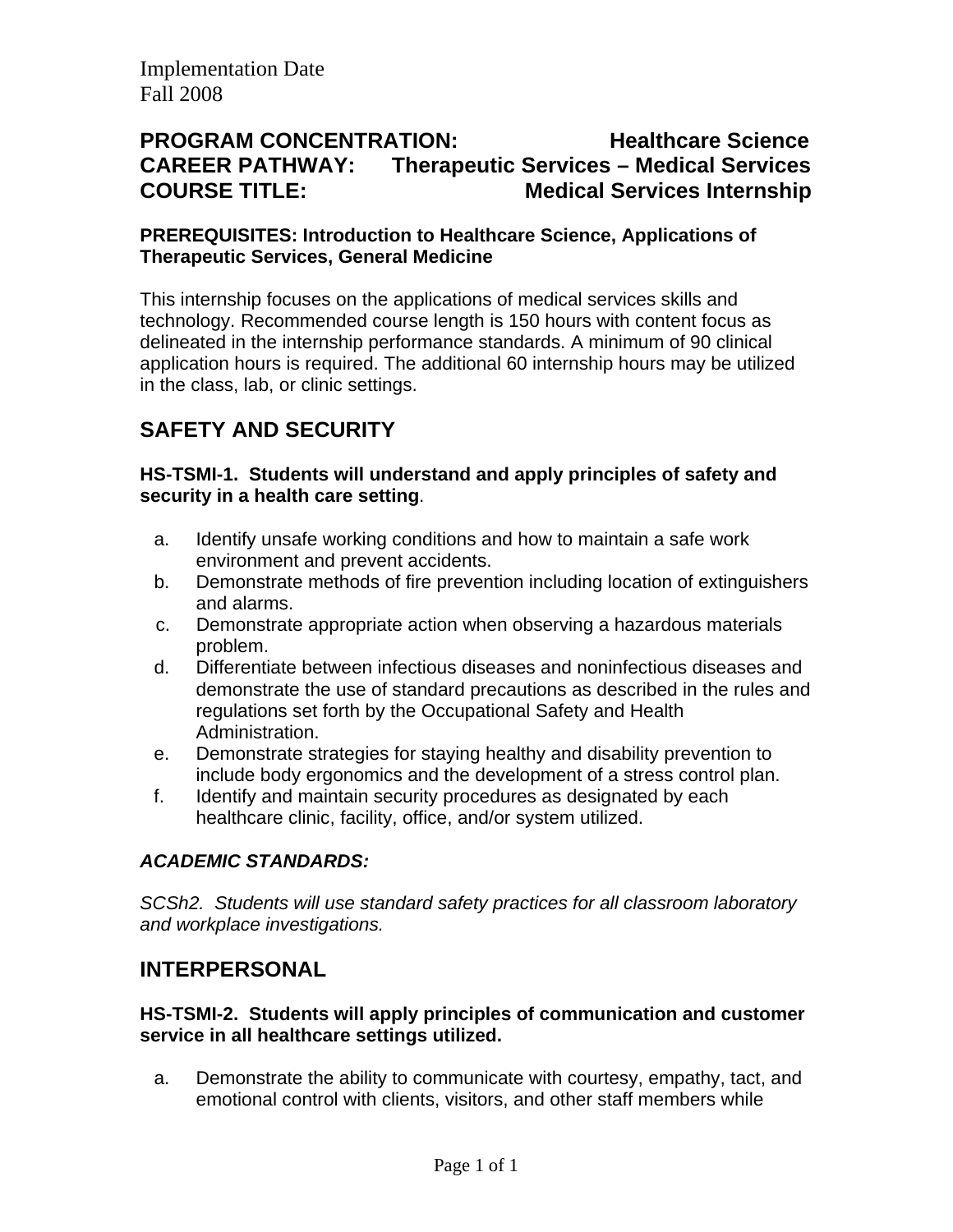demonstrating respect for cultural, social, and ethnic diversity in all professional environments utilized for internship.

- b. Demonstrate correct use of the telephone, fax, intercom, pager, and other office equipment while maintaining confidentiality.
- c. Demonstrate appropriate etiquette when receiving telephone calls, emails, fax, memos, and/or dealing with complaints.

## **Information Processing**

#### **HS-TSMI-3. Students will interpret and process pertinent medical and nonmedical information.**

- a. Demonstrate basic math skills including, but not limited to: interpreting and recording data on graphs, charts, and tables; demonstrating conversions between Roman and Arabic numerals and U.S. Standard time (Greenwich Mean Time) and Military time (24 hour clock); and applying conversion constants between metric and avoirdupois systems and within each system.
- b. Demonstrate methods used to determine pertinent criteria including problem and resource identification in a given situation.
- c. Demonstrate problem-solving techniques.
- d. Demonstrate prioritization and decision-making skills including identification of medical conditions or situations which would take priority over others.

### *ACADEMIC STANDARDS:*

*MM2P1. Students will solve problems (using appropriate technology).* 

*MM2P4. Students will make connections among mathematical ideas and to other disciplines.* 

*ELA9RL5. The student understands and acquires new vocabulary and uses it correctly in reading and writing.* 

*ELA10W1(a). Establishes a clear, distinctive perspective and maintains a consistent tone and focus throughout.* 

*ELA10LSV1. The student participates in student-to-teacher, student-to-student, and group verbal interactions.* 

## **OCCUPATION SPECIFIC**

**HS-TSMI-3. Students will acquire nursing essential skills and apply in a clinical setting for a minimum of 40 hours.**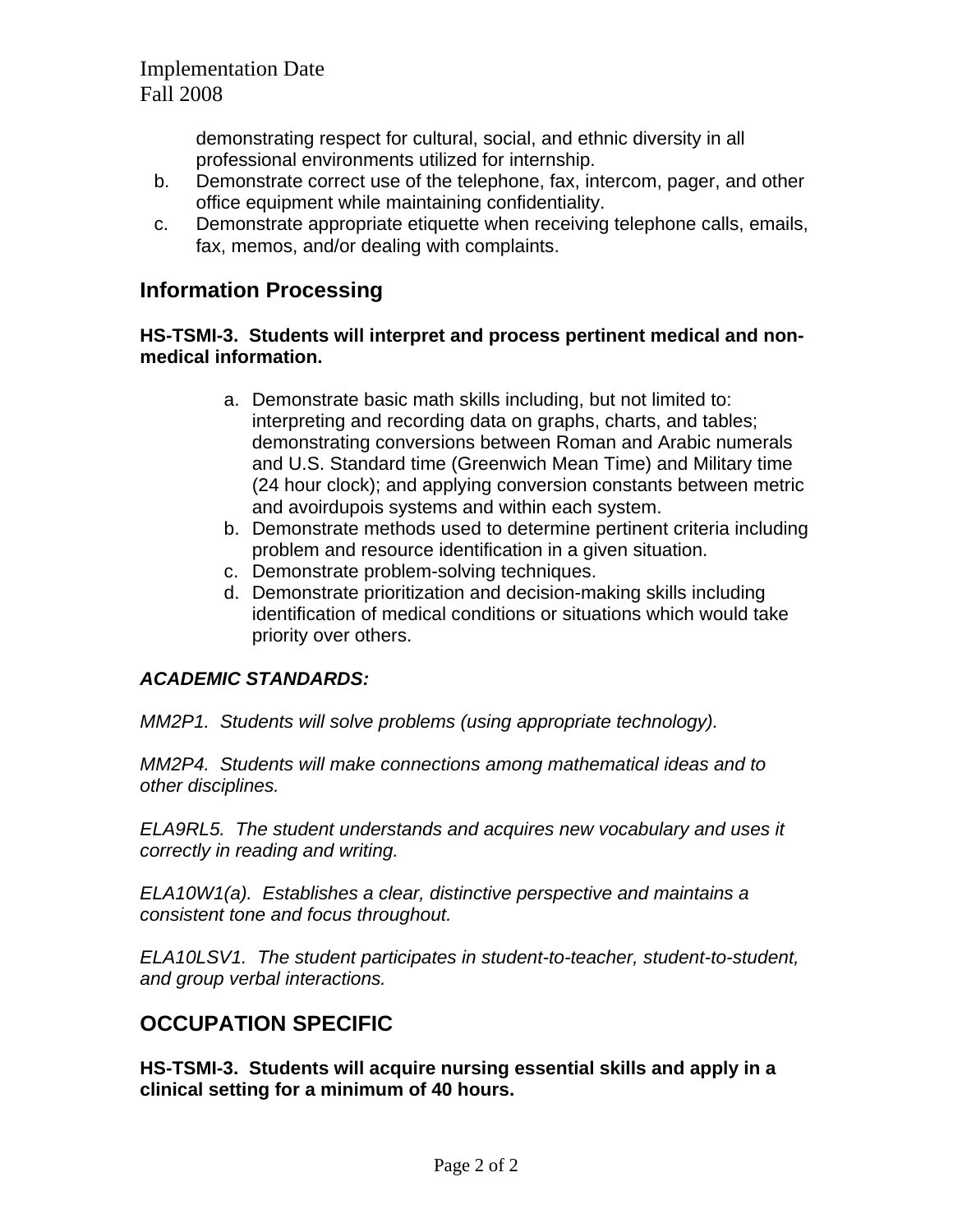- a. Demonstrate professional demeanor at all times both in the classroom and within the healthcare facilities.
- b. Demonstrate communication and appropriate customer service skills.
- c. Demonstrate an understanding of professional ethics and legal responsibilities.
- d. Understand the importance of and demonstrate data collection as it relates to the goals, objectives, and implementation of the treatment plan according to their scope of practice.
- e. Understand and apply infection control guidelines including techniques for maintaining isolation.
- f. Examine the trends, financing, and principles of healthcare economics including the importance of safety practices.
- g. Understand and utilize terminology related to the human anatomy.
- h. Demonstrate understanding of and perform advanced technical skills in musculoskeletal system care – Physical Therapy and Orthopedics.
- i. Understand and demonstrate the process for monitoring client health status according to professional standards and report results accurately – MedSurg (Medical and Surgical).
- **j.** Demonstrate understanding of advanced technical skills in respiratory care – Respiratory Therapy.
- k. Demonstrate understanding of advanced technical skills in wound care within their scope of practice – MedSurg (Medical and Surgical).
- l. Demonstrate understanding of advanced technical skills in nutrition and fluid intake, elimination, and ostomy care –Medical Laboratory, Gastroenterology, and Urology.
- m. Demonstrate understanding of and perform advanced technical skills in cardiovascular care – Medical Laboratory and Cardiology
- n. Demonstrate understanding of the services provided in diagnostic imaging –Diagnostic Imaging Services (Radiology)

### *ACADEMIC STANDARDS:*

#### *SSCG6. The student will demonstrate knowledge of civil liberties and civil rights.*

*SCSh3. Students will identify and investigate problems scientifically.* 

*SCHSh4. Students use tools and instruments for observing, measuring and manipulating scientific equipment and materials.* 

*SCSh5. Students will demonstrate the computation and estimation skills necessary for analyzing data and developing reasonable scientific explanations*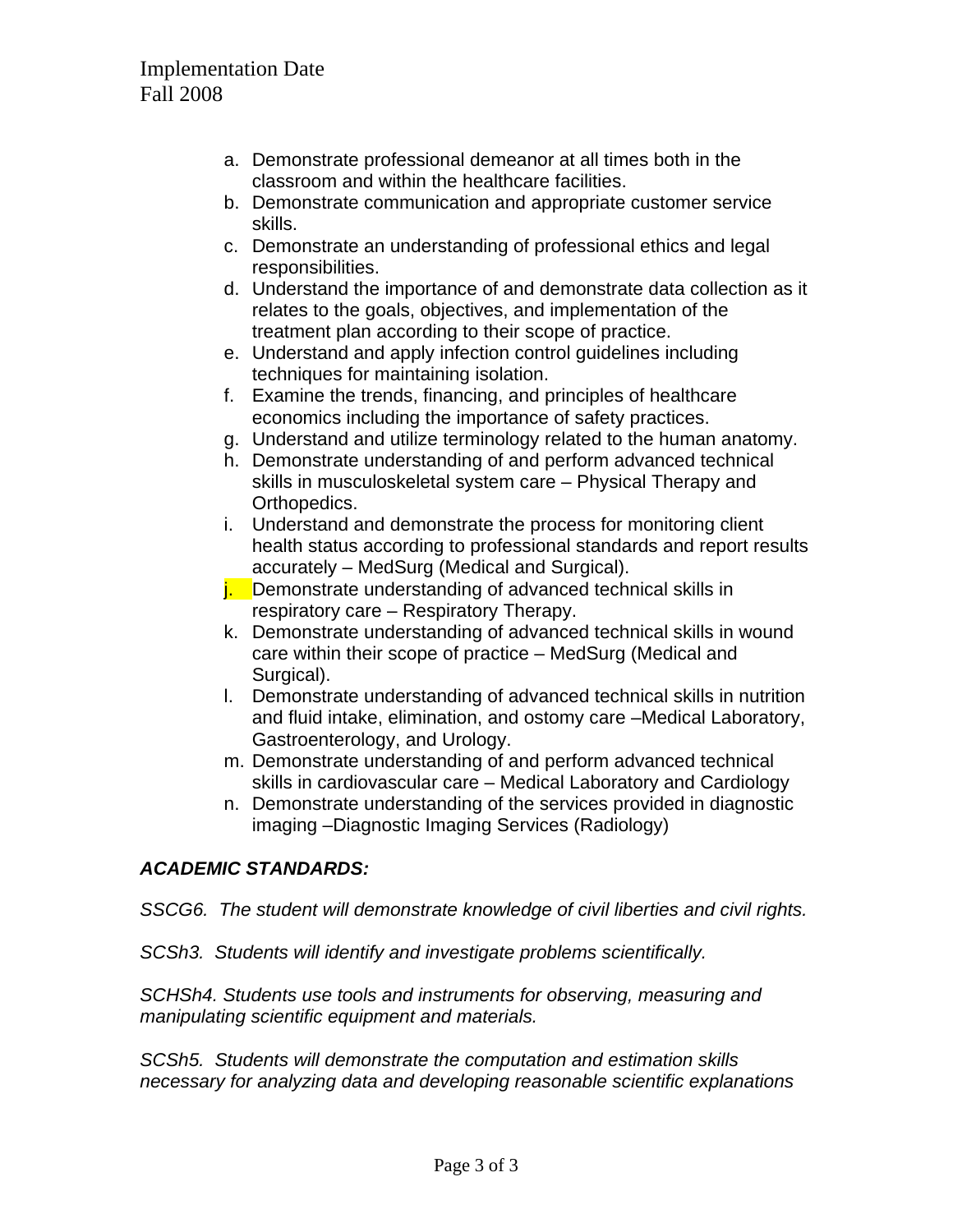Implementation Date Fall 2008

*SSEPF2. The student will give examples of how rational decision making entails comparing the marginal benefits and the marginal costs of an action* 

*SSEV4. Students will understand and describe availability, allocation, and conservation of energy and other resources.* 

*SSEV 5. Students will recognize that human beings are part of the global ecosystem and will evaluate the effects of human activities and technology on ecosystems.* 

*ELA9RL5. The student understands and acquires new vocabulary and uses it correctly in reading and writing.* 

*SAP2. Students will analyze the interdependence of the integumentary, skeletal and muscular systems as these relate to the protection, support and movement of the human body.* 

*SAP1. Students will analyze anatomical structures in relationship to their physiological functions.* 

*MM4P3. Students will communicate mathematically.* 

*MM4P4. Students will make connections among mathematical ideas and to other disciplines.* 

*MM4P5. Students will represent mathematics in multiple ways.* 

*SAP4. Students will analyze the physical, chemical and biological properties of process systems as they relate to transportation, absorption and excretion including the cardiovascular, respiratory, digestive, excretory systems* 

### **CTAE Foundation Skills**

The Foundation Skills for Career, Technical and Agricultural Education (CTAE) are critical competencies that students pursuing any career pathway should exhibit to be successful. As core standards for all career pathways in all program concentrations, these skills link career, technical and agricultural education to the state's academic performance standards.

The CTAE Foundation Skills are aligned to the foundation of the U. S. Department of Education's 16 Career Clusters. Endorsed by the National Career Technical Education Foundation (NCTEF) and the National Association of State Directors of Career Technical Education Consortium (NASDCTEc), the foundation skills were developed from an analysis of all pathways in the sixteen occupational areas. These standards were identified and validated by a national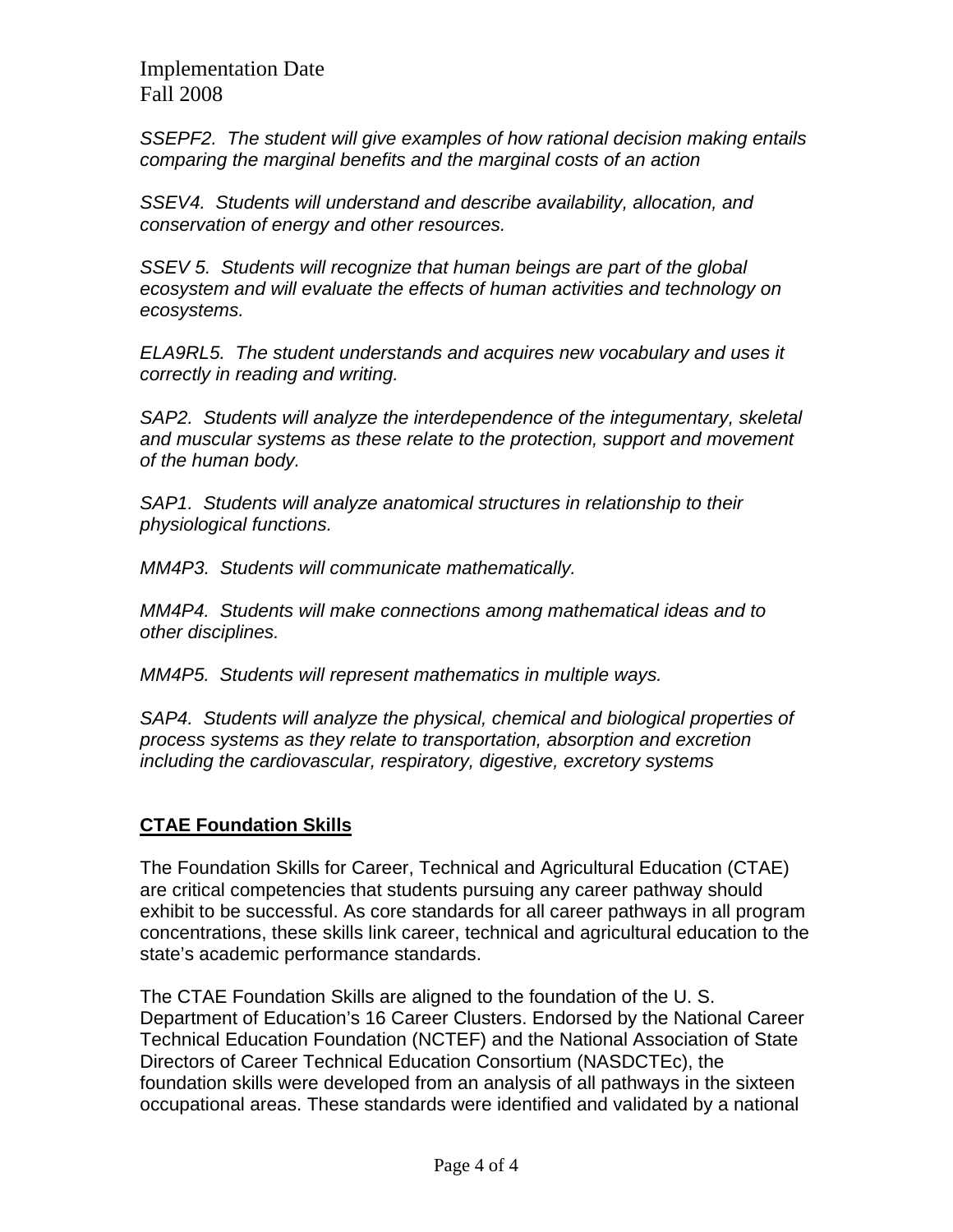Implementation Date Fall 2008

advisory group of employers, secondary and postsecondary educators, labor associations, and other stakeholders. The Knowledge and Skills provide learners a broad foundation for managing lifelong learning and career transitions in a rapidly changing economy.

- **CTAE-FS-1 Technical Skills:** Learners achieve technical content skills necessary to pursue the full range of careers for all pathways in the program concentration.
- **CTAE-FS-2 Academic Foundations:** Learners achieve state academic standards at or above grade level.
- **CTAE-FS-3 Communications:** Learners use various communication skills in expressing and interpreting information.
- **CTAE-FS-4 Problem Solving and Critical Thinking:** Learners define and solve problems, and use problem-solving and improvement methods and tools.
- **CTAE-FS-5 Information Technology Applications:** Learners use multiple information technology devices to access, organize, process, transmit, and communicate information.
- **CTAE-FS-6 Systems:** Learners understand a variety of organizational structures and functions.
- **CTAE-FS-7 Safety, Health and Environment:** Learners employ safety, health and environmental management systems in corporations and comprehend their importance to organizational performance and regulatory compliance.
- **CTAE-FS-8 Leadership and Teamwork:** Learners apply leadership and teamwork skills in collaborating with others to accomplish organizational goals and objectives.
- **CTAE-FS-9 Ethics and Legal Responsibilities:** Learners commit to work ethics, behavior, and legal responsibilities in the workplace.
- **CTAE-FS-10 Career Development:** Learners plan and manage academic-career plans and employment relations.
- **CTAE-FS-11 Entrepreneurship:** Learners demonstrate understanding of concepts, processes, and behaviors associated with successful entrepreneurial performance.